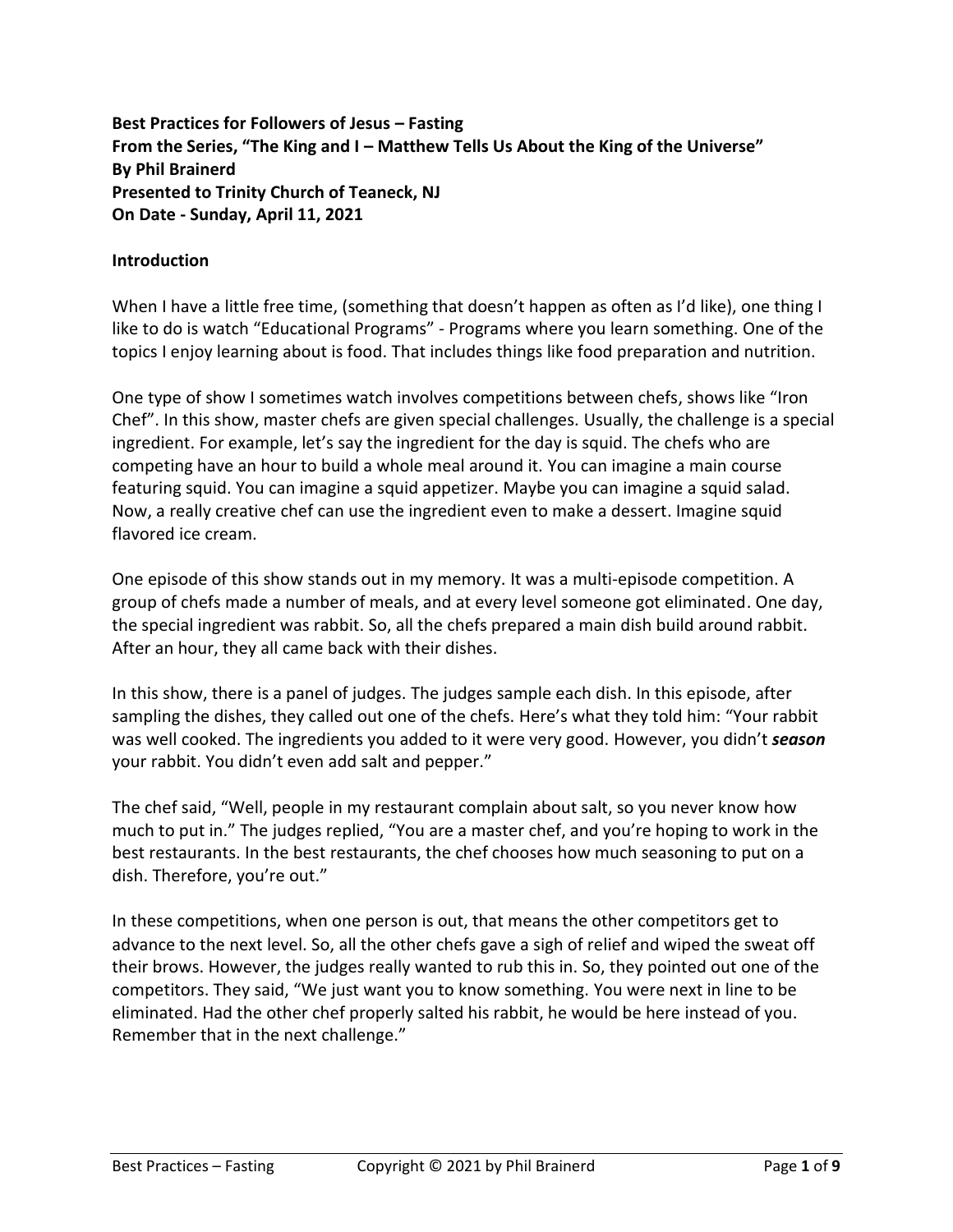Imagine that. One missed ingredient meant a competitor went home. One ingredient was so important, that the dish just wasn't the same without it.

In article, we're talking to people who want to be followers of Jesus. Is there an activity that's very important in the life of a Christian, but which is often missed? And without it, your spiritual life just isn't complete. If so, what is it? In this article, we're going to learn about an activity that is very important for the life of a Christian. It's an activity that's often missed. Let's read about it.

16 "And when you fast, do not look gloomy like the hypocrites, for they disfigure their faces that their fasting may be seen by others. Truly, I say to you, they have received their reward. 17 But when you fast, anoint your head and wash your face, 18 that your fasting may not be seen by others but by your Father who is in secret. And your Father who sees in secret will reward you. (Matthew 6:16-18)

The activity that we need to look at today is fasting. What are the best practices for followers of Jesus when they practice fasting?

Let's start off by asking, what is fasting? Here's what the folks at "Oxford languages" say: **SLIDE**

**Fast(2)** /fast/ Verb Abstain from all or some kinds of food or drink…

Note: The reason there's a "2" next to the definition is that this is the second definition. The first is to move quickly.

Let's hear from the scholars at Britannica:

**Fasting** - Abstinence from food or drink or both for health, ritualistic, religious, or ethical purposes. The abstention may be complete or partial, lengthy, of short duration, or intermittent.

I'll give it a try:

Fasting is the act of voluntarily limiting or eliminating food and drinks from your diet for a limited period of time.

An important part of any definition for fasting involves the fact that it's voluntary. If outside forces prevent you from eating, then you're looking at starvation.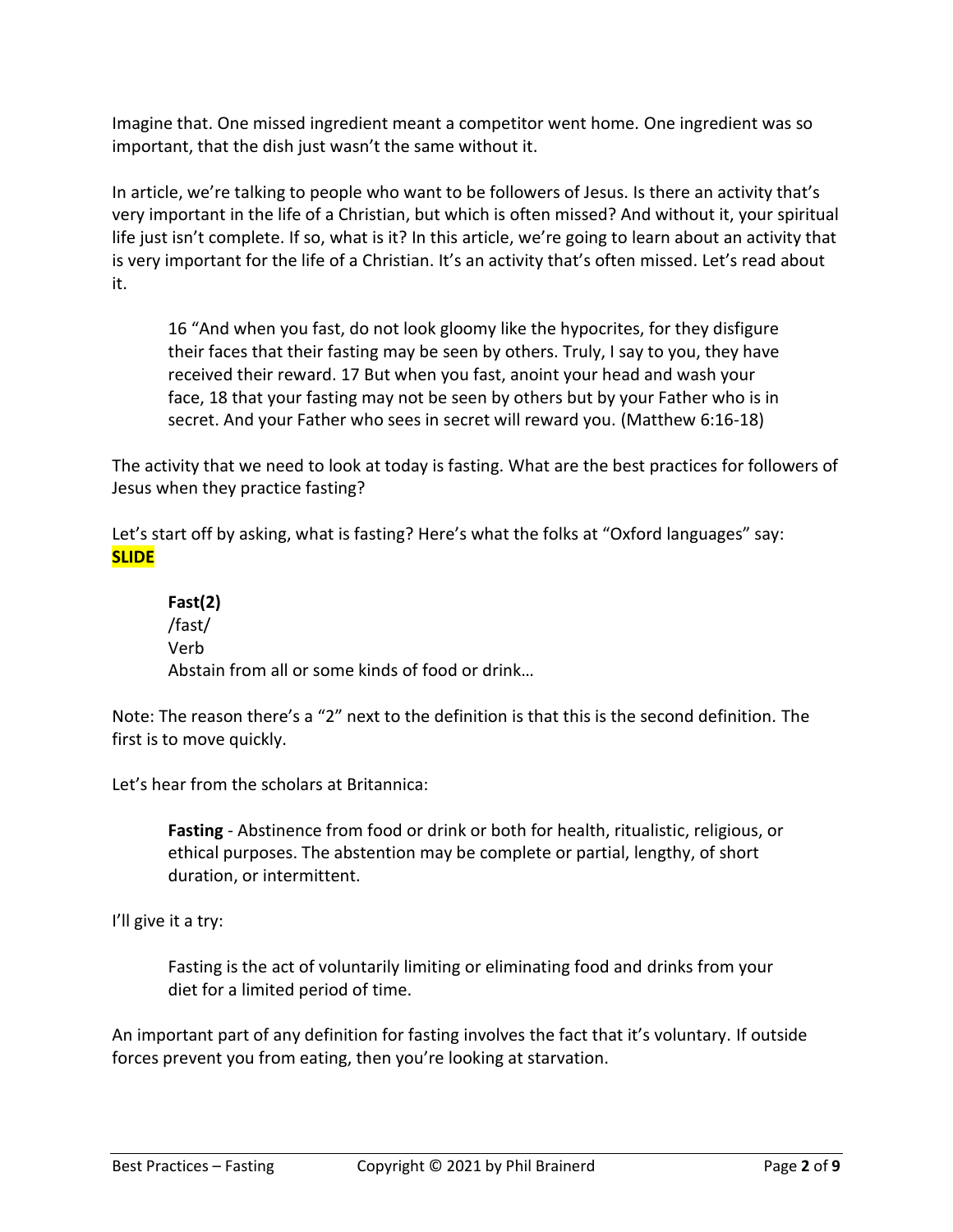We're going to break our discussion today into two parts: First, what is clearly here in the text. It's very straightforward. Next, we'll look at things from other parts of Scripture and life that help us to further understand fasting.

Let's dig in.

### **I. The Text**

And WHEN you fast… (Matthew 6:16, my emphasis)

This is important. As Jesus is giving instructions to his followers, he assumes that certain activities will take place. This was also true of giving and prayer: "So when you give... (Matthew 6:2)". "And when you pray (Matthew 6:5)" And now, "And when you fast…"

Giving, Praying, and Fasting are all things that followers of Jesus need to do. They're so important, Jesus simply assumes we'll do them.

# **A. The "DO IT" principle.**

Let's call this the "DO IT" principle. Giving, Prayer, and Fasting. You simply have to DO IT.

In our opening illustration, we mentioned a chef who was eliminated because he prepared an otherwise good meal, but left out something important. Note: We were talking about people who want to be master chefs. For a master chef to fail at seasoning means you find another job. There are lots of amateurs who may leave out the seasoning in a meal. So, with fasting, I'm not suggesting that you lose your salvation if you fail to do it. However, if you understand our text for today, you'll find it's more important than people realize.

As it turns out, there are lots of things that are important for followers of Jesus. Reading Scripture is important. If you don't do it, you'll lead a second-rate spiritual life. Fellowshipping with other believers is important. If you don't do it, you're missing something important.

We've just been reminded of giving. It's alarming how many people think you can live a complete life without ever giving to the church or others. But as we've been reminding people in our series, the greatest gift God can give to people is his image. He wants us to be like him. He is generous and giving. When we are generous, when we are giving, we can become like him. And when we become like him, we enjoy the benefits of being like him. We understand him. We relate to him. We enjoy him. If we're not generous and giving, we miss out.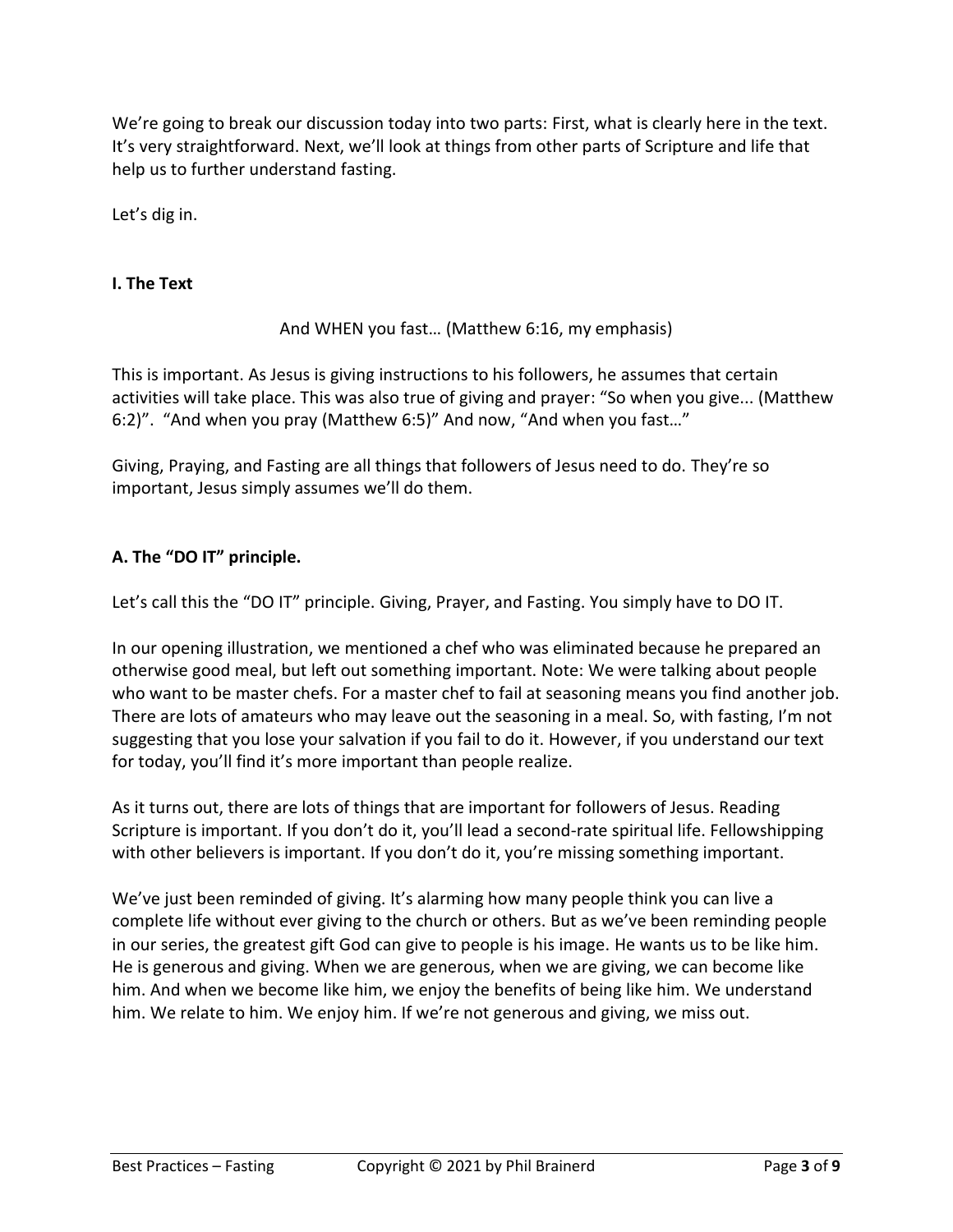And oh, we just spent weeks discussing prayer. Our Lord went out of his way to teach us how to pray. Prayer is important! If we do it, we meet with the Lord high Creator of the Universe. He is gracious and loving. He allows us to address him as "Our father". If we don't pray, we're missing an unthinkable opportunity.

And here, our Lord tells us about fasting. Most people miss out on fasting. Somehow, it gets passed over when we talk about spiritual activities. But, understand something: Our Lord Jesus is putting fasting on the list of activities that his followers do. He's placing it in the same list as giving and praying. By doing this, our Lord is saying that fasting is important. If we leave it out, perhaps we're like the chef who ruins an otherwise good meal by forgetting to add the seasoning.

Giving, Praying, and yes, Fasting. Do it!

Before we find out more about fasting, lets look at one more principle that's clear in this text.

#### **B. The Privacy Principle.**

In our series of "best practices for followers of Jesus", we've already talked about the privacy principle. This principle must be very important to Jesus, because he's discussed it two times in Matthew 6, and this is the third. In fact, it's the over-arching principle of the first half of Matthew Chapter 6.

Beware of practicing your righteousness before other people in order to be seen by them, for then you will have no reward from your Father who is in heaven. (Matthew 6:1)

There are somethings that are between you and God. So, Jesus teaches us, keep it that way. Some people insist on displaying their righteousness before others. We're told that they get no reward in heaven.

We saw it with giving.

So when you give to the needy, do not announce it with trumpets, as the hypocrites do in the synagogues and on the streets, to be honored by others. (Matthew 6:2)

Jesus says there are problem people: Hypocrites. And he warns us, don't be like them.

In fact, Jesus tells us to take steps to keep our giving secret.

But when you give to the needy, do not let your left hand know what your right hand is doing, so that your giving may be in secret. (Matthew 6:3)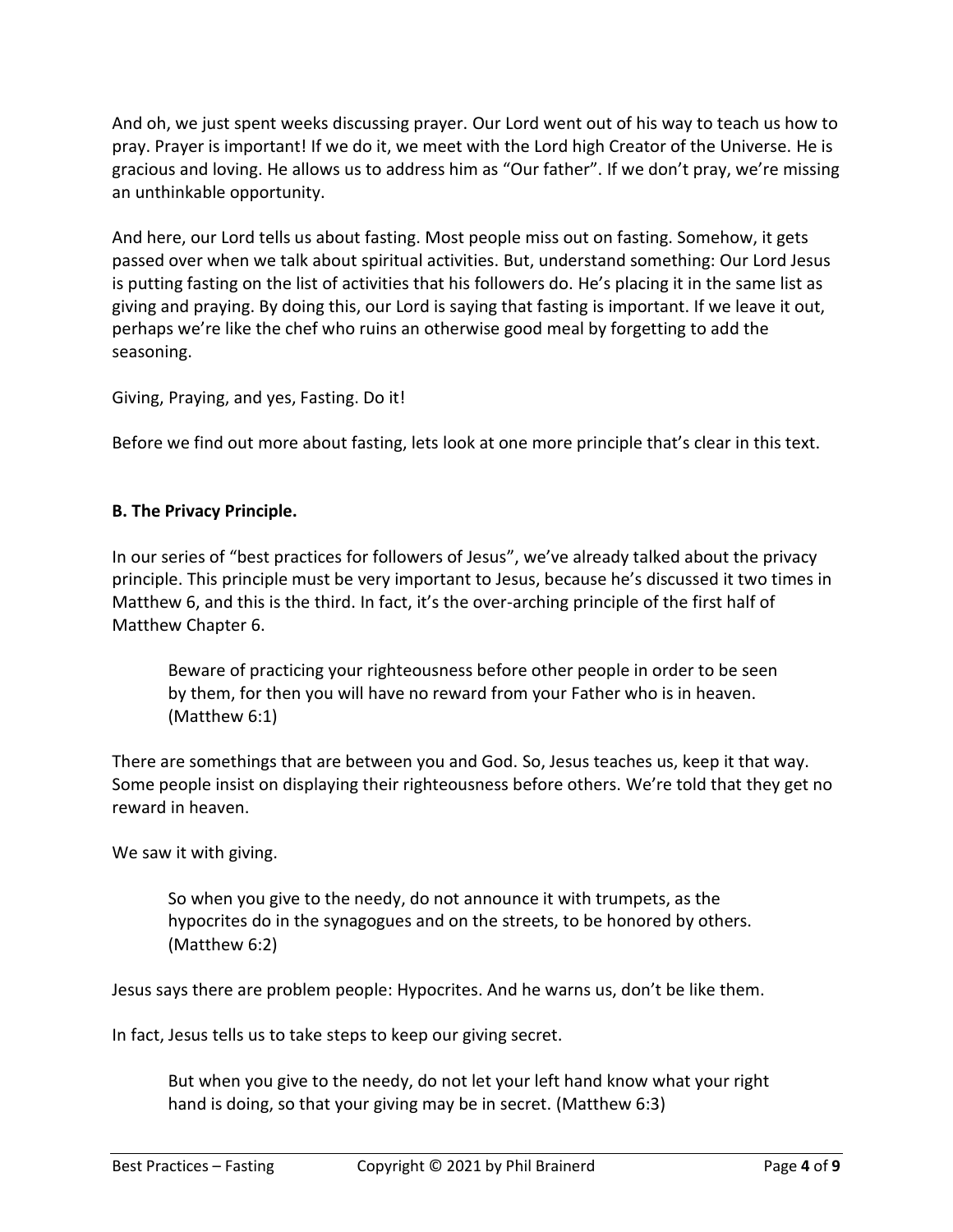Then, we saw this principle with prayer.

And when you pray, do not be like the hypocrites, for they love to pray standing in the synagogues and on the street corners to be seen by others. (Matthew 6:5)

Again, hypocrites make a show of their prayer. And again, don't do that. And again, Jesus tells us to take steps to keep our prayers private.

But when you pray, go into your room, close the door and pray to your Father, who is unseen. Then your Father, who sees what is done in secret, will reward you. (Matthew 6:6)

So, we have a privacy principle. Hypocrites show off before others. Don't do that.

Now, Jesus tells us to apply this principle with fasting.

And when you fast, do not look gloomy like the hypocrites, for they disfigure their faces that their fasting may be seen by others. Truly, I say to you, they have received their reward. (Matthew 6:16-18)

Fasting involves abstaining from food. That makes you hungry. That makes you tired. The hypocrite wants everyone to know. So, the hypocrite says, "Look at me, everyone – look how hard this is! Look how dedicated I am!" We're told that they "disfigure their faces". We don't know exactly what that means, but it means they're going out of their way to put on a show.

To those people, Jesus says what he said in each of the other situations where the privacy principle needs to be employed. "Truly I say to you, they have received their reward." And, just like in the other two case, Jesus tells us to take steps that our spiritual activities may be private.

But when you fast, anoint your head and wash your face, that your fasting may not be seen by others but by your Father who is in secret. And your Father who sees in secret will reward you. (Matthew 6:16)

So, instead of doing things that make you look even more tired and worn-out than you are, do things that make you look alert and healthy. Wash up. Put on good clothes. That way, no one needs to know that you're doing something that's a burden on your body.

So far, we've learned about three important practices for followers of Jesus: Giving, praying and fasting. The best practices for followers of Jesus start when we make a point of doing these things, along with other important practices. So, DO IT!

Next, we're told that when we do these things, we must apply the privacy principle. These spiritual activities are between us and God first and foremost. So, we should take steps to do them, when possible, in private.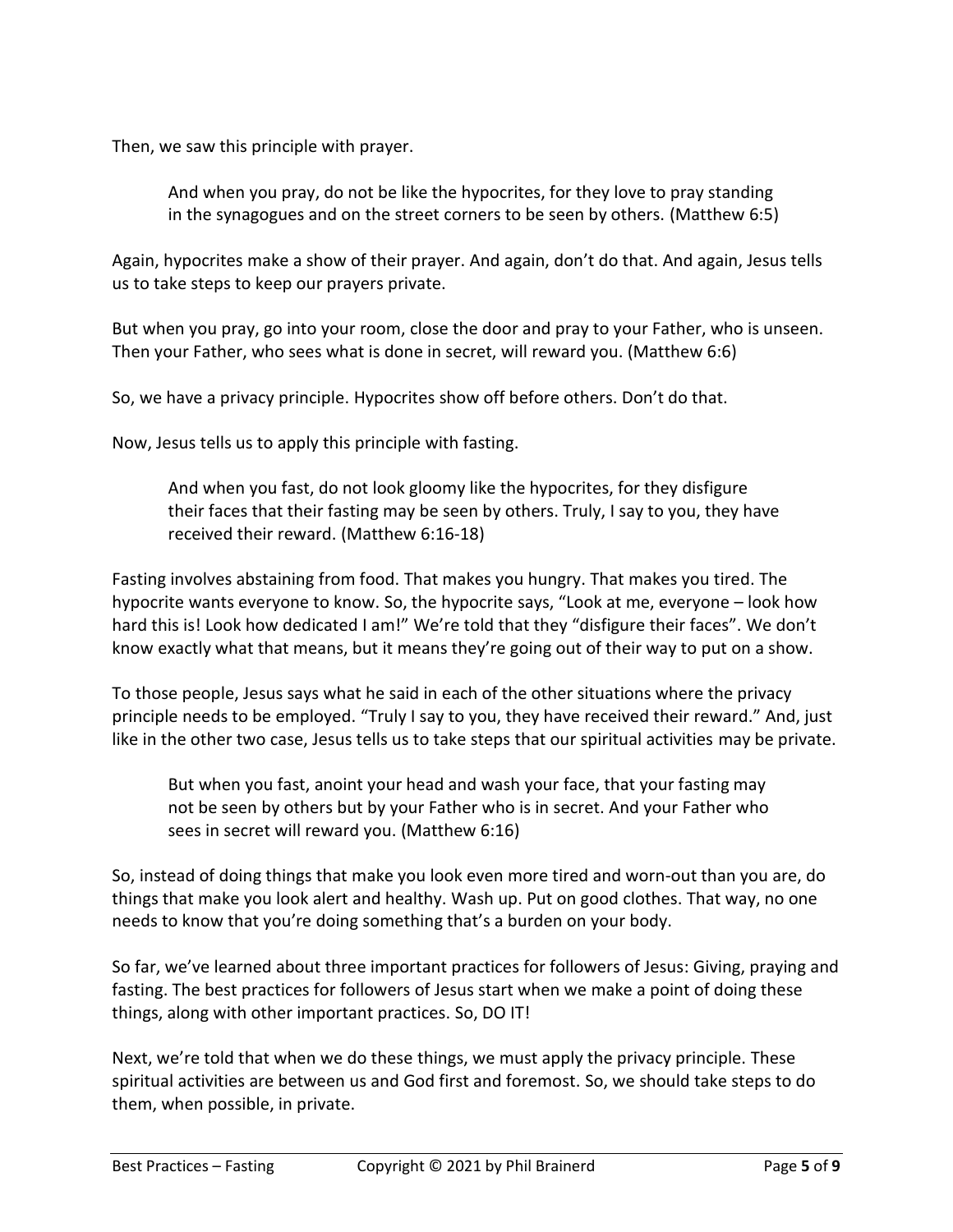A quick note: There are times when all of these things, and other spiritual activities, are done as a team with others. So, then, they can be public. We'll talk about those times shortly. But what's important here, if they're missing from your life, it's like the chef who tries to create a meal, but leaves out the seasoning.

So having learned these things from our current text, let's move on to part two of our discussion today.

## **II. Fasting in other parts of the Bible and in Life.**

What do we learn about fasting from other parts of the Bible and from life? We learn lots of things, of course. But let's concentrate on these: Fasting can be scheduled, as a personal discipline, or it can be a response to events.

Let's look at the second type of fasting: Fasting as a response to events. Note: I spent some time discussing this type of fasting back when our church participated in an event called, "The Return" in September of 2020. I gave a message called, "God's Gifts in a time of Challenge". You can find that on our web site.

Another note: this is likely not what Jesus is referring to. I'll explain why. For now, we're going to cover these in order to give this topic proper treatment.

In this session, I'll just summarize the categories. We'll look at two classic examples.

## **Esther**

The first involves Queen Esther. She was a Jewish woman lived during the time the Jewish people were deported to the nation of Babylon. Through a series of miraculous events, she married the King of Babylon. Apparently, the king didn't know that she was Jewish. She learned one day that an evil man had gotten permission to wipe out the entire Jewish population. So, she responded by calling a fast. Let's read about it.

"Go, gather together all the Jews who are in Susa, and fast for me. Do not eat or drink for three days, night or day. I and my attendants will fast as you do. When this is done, I will go to the king, even though it is against the law. And if I perish, I perish. (Esther 4:16)"

So, this fast is a response to an event. Something terrible is about to happen - The entire Jewish nation is about to be wiped out. The people who are doing this are powerful – powerful beyond the strength of Esther or the Jewish people. So, she calls for a complete fast – abstaining from food and water.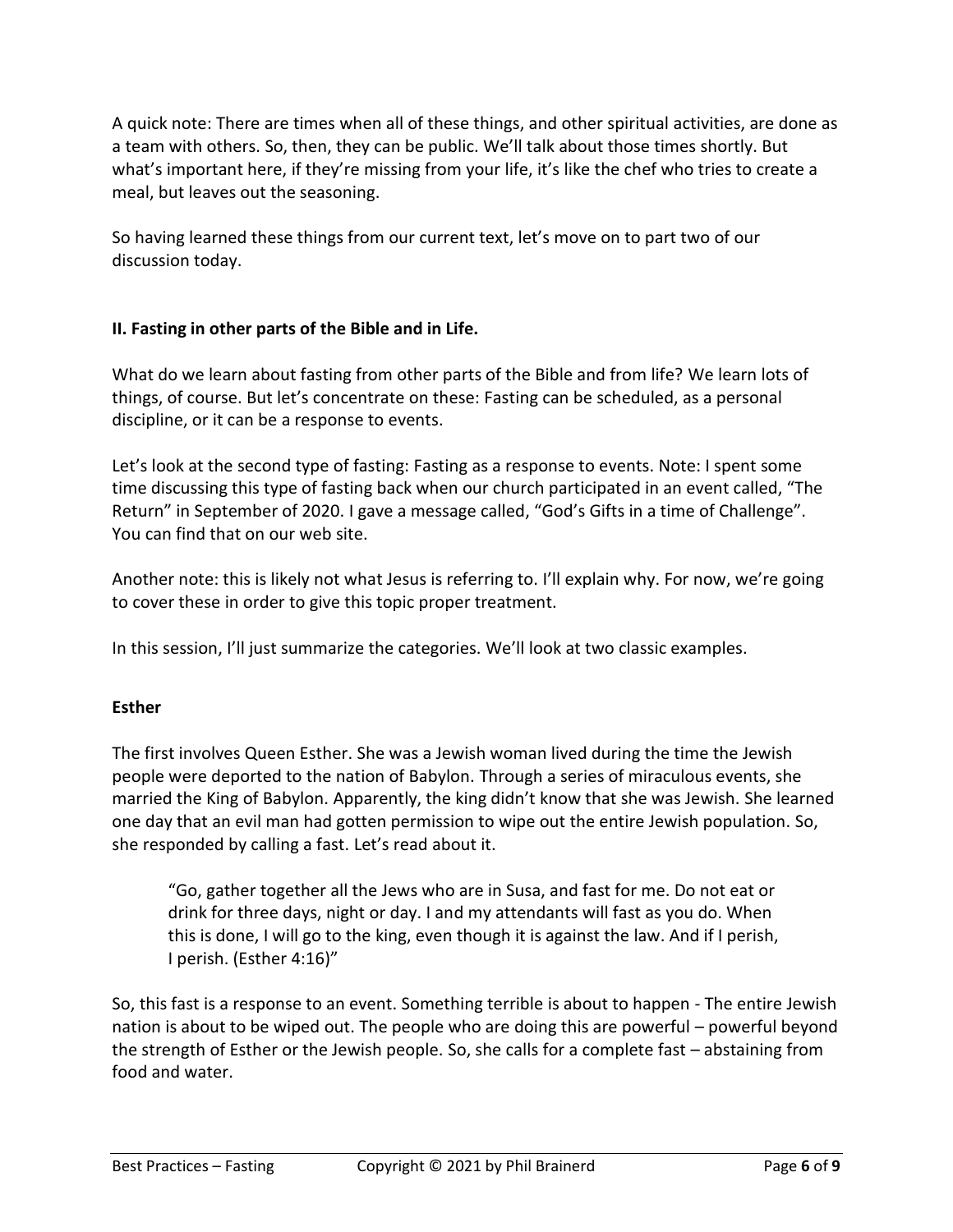To make a long story short – it works. God miraculously moves the heart of the king so that he protects the Jewish nation.

Another note: This is an example of fasting where the privacy principle need not be involved. As we said, sometimes fasting is a team effort of many people. The Bible records times when people fasted and prayed. We're told they wore sackcloth and threw ashes on themselves. So again, this is not specifically what Jesus is referring to in our main passage.

## **Daniel**

Another example classic example is Daniel. He is best known for his time in the lion's den. But he was also a man who knew about fasting and prayer. At one point, he became deeply grieved about something. Let's read what he did.

At that time I, Daniel, mourned for three weeks. I ate no choice food; no meat or wine touched my lips; (Daniel 10:2)

So, Daniel is confronted by something that makes him grieve. He didn't feel led to completely abstain from food and drinks. Instead, he felt led to greatly limit what he consumed. Some people call this a "No meats of sweets" fast.

And again, this worked. God sent an angel to reply to Daniel. Here's what the angel said:

"Do not be afraid, Daniel. Since the first day that you set your mind to gain understanding and to humble yourself before your God, your words were heard, and I have come in response to them. (Daniel 10:12)"

So, here are two times when people in the Bible fasted. They fasted in response to an event. These examples have some things in common.

- The event is overwhelming.
	- There was nothing that humanly could be done.
	- People needed God's help.
- The events cause grief and mourning.
	- Sometimes when people grieve it limits their desire for food.
- The fasts are associated with prayer.
- The people who participate believe that fasting enhances their prayer.

So, that's one kind of fast: Fasting in response to an event. The second type of fasting is scheduled fasting as a personal discipline. I think this is what Jesus is specifically referring to in our passage. Let's learn about it.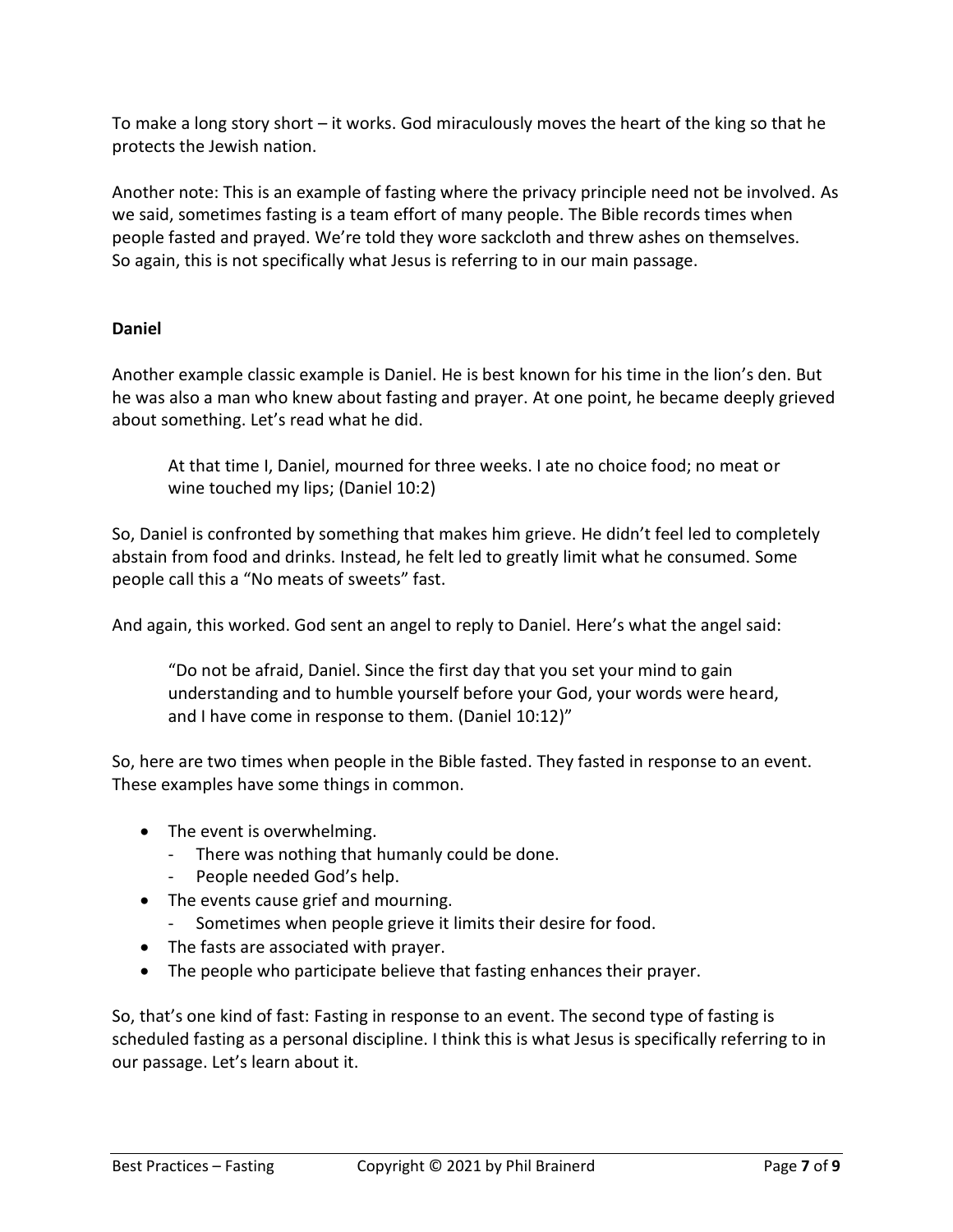### **Scheduled Fasting as a Personal Discipline.**

In order to understand this type of fasting, we need to discuss what it does. First, it can enhance our prayers. This is one of the reasons that I wanted to include the previous category about fasting in response to events. The participants in these events clearly believed that fasting enhanced their prayer.

Notice I use word "can". Just like the other things we've been learning about in our series, fasting is not magic - It does not guarantee results.

This is especially true when we have sin in our lives. One type of sin is hypocrisy. We've spent some time looking at people who want to parade their spirituality in front of others. Those people should not expect results.

The prophet Isaiah talked about another kind of sin. Let's read about that:

'Why have we fasted,' they say, 'and you have not seen it? Why have we humbled ourselves, and you have not noticed?' "Yet on the day of your fasting, you do as you please…" (Isaiah 58:3)

Isaiah sees a group of people praying and fasting. They think this is supposed to guarantee that they're get whatever they want. But Isaiah also sees selfish and sinful people who refuse to face their sins. The rest of the chapter is a devastating list of people who are selfish and greedy.

So, fasting can enhance your prayer, but only if your heart is in the right place.

Here's another benefit of fasting: Fasting can set us on the path to a disciplined life. It helps us to say "no" to our feelings.

Fasting produces feelings. You will certainly feel hungry. You may feel tired. You may feel a lot of other things. But you know something? Fasting doesn't kill you. Most people can cut back on food - certainly for defined periods of time. So, your feelings and reality don't always match.

How long can you last without food? The world record for a fast is very long. Ready for this? In 1965, a man named Angus Barbieri got tired of being overweight. He lived in Scotland. At 27 years old, he weighed 456 pounds. He decided to simply stop eating. He drank only liquids like water, tea, and coffee. On the advice of doctors, he added vitamins and electrolytes. He did this for 385 days. When he was done, he weighed 180 pounds. And, he was able to keep the weight off.

Standard note: Don't do this. Every article I've seen on this man repeats, "Don't do this."